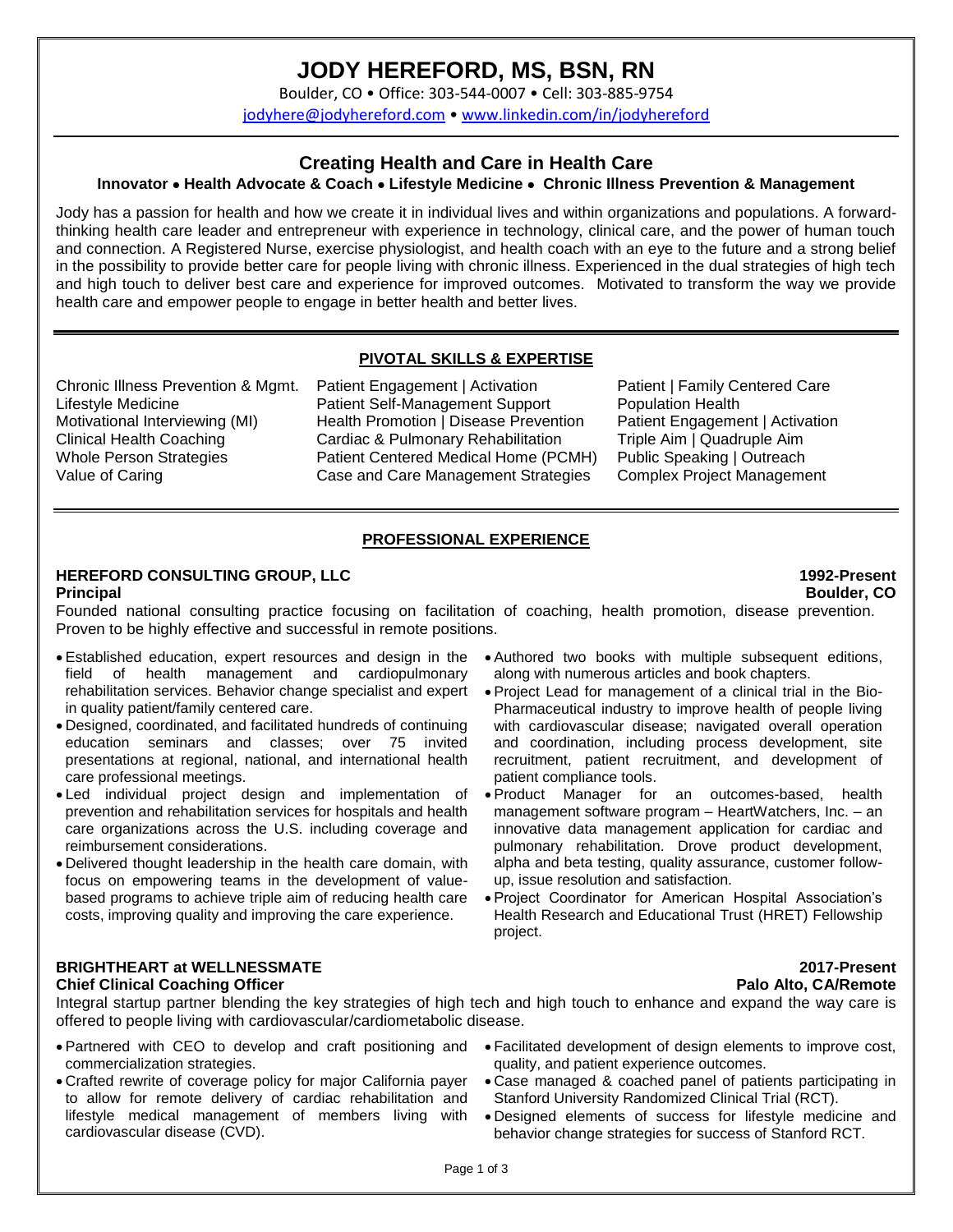# **KAISER PERMANENTE 2014-2016**

# **Principal Management Consultant Oakland, CA/Remote**

Oversight of Improvement & Innovation Fellowships at Center for Health System Performance/Care Management Institute

- Managed and directed planning and execution of Kaiser's world-class Improvement Institute and related advanced quality training programs and Fellowships.
- •Engaged and involved key stakeholders including National Leadership Team, National Quality Committee, Regional Leadership Groups.

# **IOWA CHRONIC CARE CONSORTIUM 2009-2015**

### **Clinical Program Consultant/Clinical Health Coach Training Program Des Moines, IA/Remote**

Engaged with national collaboration of public, private, academic, and government organizations with a mission to decrease the burden of chronic disease.

- Instrumental in the design, development, and direction of both online and onsite Clinical Health Coach® Training programs, delivery targeted to "Transform the Care and Transform the Conversation."
- Led development and implementation of the initiatives related to the Clinical Health Coach® Training Program and FLEX care offerings.
- Developed collaborations and partnerships to advance the training and scope of practice of clinical health coaches.
- **HEALTHGRADES, INC. 2008-2009**

### **Senior Consultant, Clinical Excellence & Research Consulting Group Golden, CO**

Orchestrated improvement in hospital quality, including reduction in risk-adjusted preventable mortality and complications, through the design and implementation of evidence-based quality initiatives.

- •Executed simultaneous management of multiple client Incorporated implementation of physician-led teams, hospitals with numerous client projects. Engagements included quality assessment, initiative design, development and implementation, stakeholder engagement and regular success measurement.
- •Drove assessment and identification of risk factors contributing to poor patient outcomes. Root cause analysis, customized care solutions for individual systems.

# **THE BOEING COMPANY 1990-1992**

### **Coordinator, Health Management Programs Seattle, WA**

Directed health promotion/disease prevention programs promoting health care cost containment via employee health management.

- •Developed onsite/worksite cardiac rehabilitation services for employee population
- Integrated high risk and cardiac employee populations into health management program. Actively involved in ongoing development of Executive Health program.
- •Facilitated, directed, & led Program Office & Interregional activities to achieve organizational performance improvement capacity goals.
- •Developed and facilitated project management processes for the internal Green, Yellow, and Black Belt Lean Six Sigma preparation, testing and certification processes.

### • Served as faculty and facilitator for the ongoing Clinical Health Coach® Training Programs.

- Coordinated selected relationship-building activities on behalf of the Consortium for utilizing ICCC related chronic disease management programs across the country.
- Collaborated to improve the health and productivity of individuals where they live and work through population based efforts in health promotion and effective chronic care management strategies.

- best practices and evidence-based guidelines to reduce care variation and improve outcomes. Led regular interactions with key physicians, hospital executive leadership and Boards.
- •Frequent presentations delivered to solidify relationships, report on progress, collaborate on future initiatives and negotiate project goals and scope.

# • Assisted with database development to track employee health history and utilization.

• Directed ongoing development of medical and fitness staff, including implementation of emergency response training.